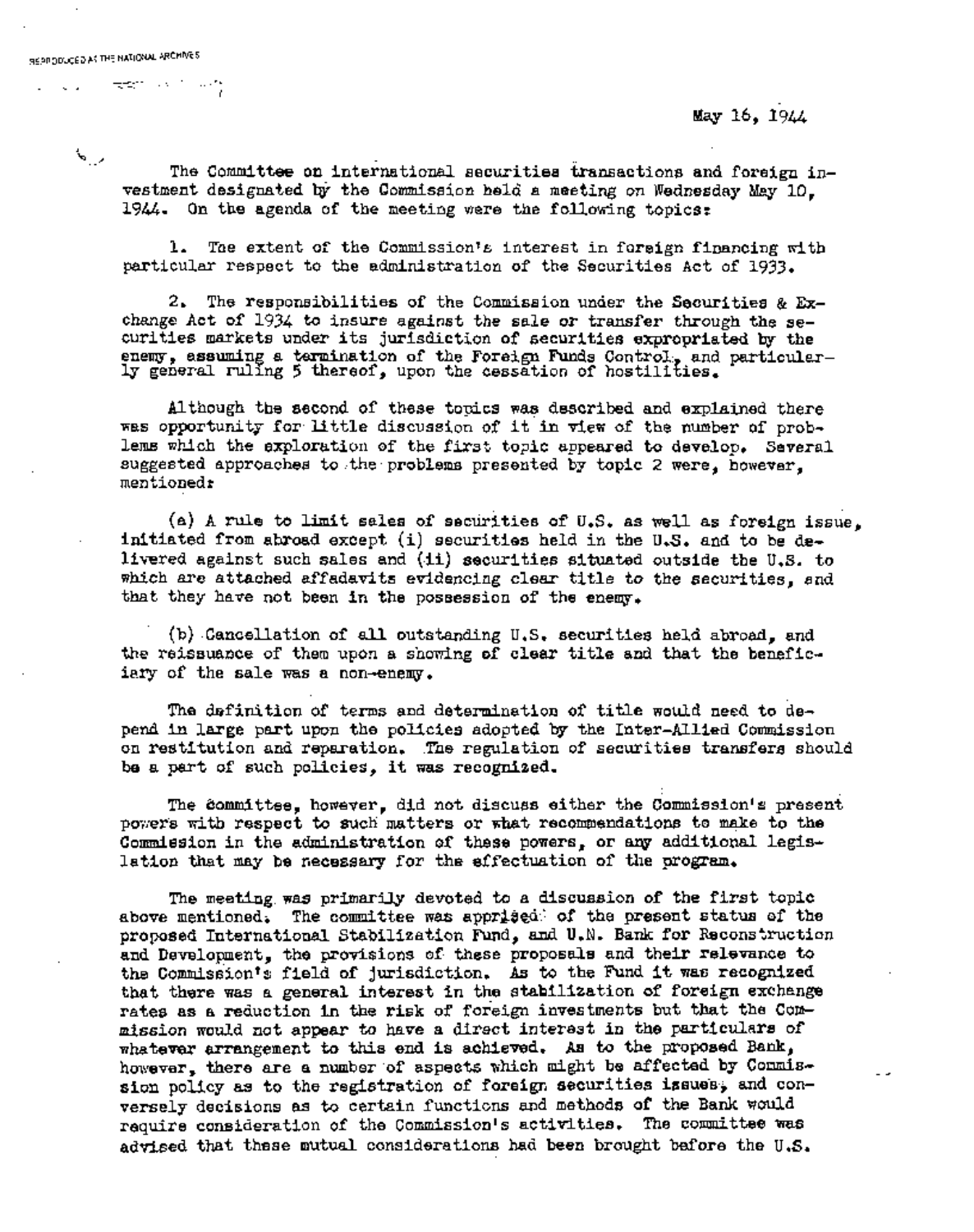$\omega_{\rm c} = 10^{11}$  M  $_{\odot}$ 

 $-2 -$ 

Technical committee and several foreign delegations in discussions of the proposed Bank, and that there was complete understanding of the general provisions of U.S. law applicable to the offering of securities in the U.S. capital markets, and as to the responsibilities of the proposed Bank in guaranteeing or participating in securities offered by private underwriters. Further, that the matter of registration by the U.N. Bank itself had been broached with the present understanding that this was a matter which would be entirely up to this Commission to determine.

As the Bank proposal provides among other things that loans shall only be made to raise the productivity of the borrowing country and only after a competent committee has studied the merits of the project or program it may well be that considerable reliance could be placed upon any investigation which the Commission might have conducted in conjunction with registration. This becomes even more probable in view of a further condition on the Bank's activities, to wit, that no loans would be made by it if funds are available from other sources on reasonable terms. The implications of this condition might well be that prior to making or even guaranteeing loans a registration application would have been filed by an issuer or a private underwriter. It would thus seem that in the event that the loan is finally made by the Bank the registration data will be available. Whether the Bank would rely upon or could rely upon such data without further investigation on its own part would depend largely upon the requirements for registration and the amount of investigation which had been made in connection with it.

The committee made an initial division in its discussion of foreign investments as between (a) loans made to foreign governments for general purposes and, (b) loans to or investments in private foreign enterprises. In the course of discussion it appeared that this division might not be quite precise. Foreign governments, for example, might borrow funds for particular projects and some governments such as the U.S.S.R. would be the only agency for borrowing funds for projects which elsewhere would devolve upon private enterprises. On the other hand loans made or guaranteed by the proposed Bank to foreign private enterprises would require the guarantee of the borrowing government. Therefore, in considering the extent of the information which the Commission might require in connection with registration it was not entirely clear whether the above division would hold. The requirements for foreign governments are included in Schedule B of the Securities Act, whereas, foreign private enterprises are required to file Registration Form  $A-2$ . There is considerable difference between these two requirements.

Another division of the subject as affecting the Commission's policy was stated as (a) the registration function in connection with disclosure to public investors and (b) the value and use of registration information in the formation of foreign trade policy and in relation to national security considerations. As to the first there was considerable question on the part of some of the committee whether the mere fillng of the information and the certification by some foreign accountant would constitute a sufficient safeguard for public investors particularly in view of the uncertain economic conditions that would probably prevail abroad for some years after the war. It was the feeling of some of the-members of the committee that certainly with respect to financing for foreign private concerns considerably